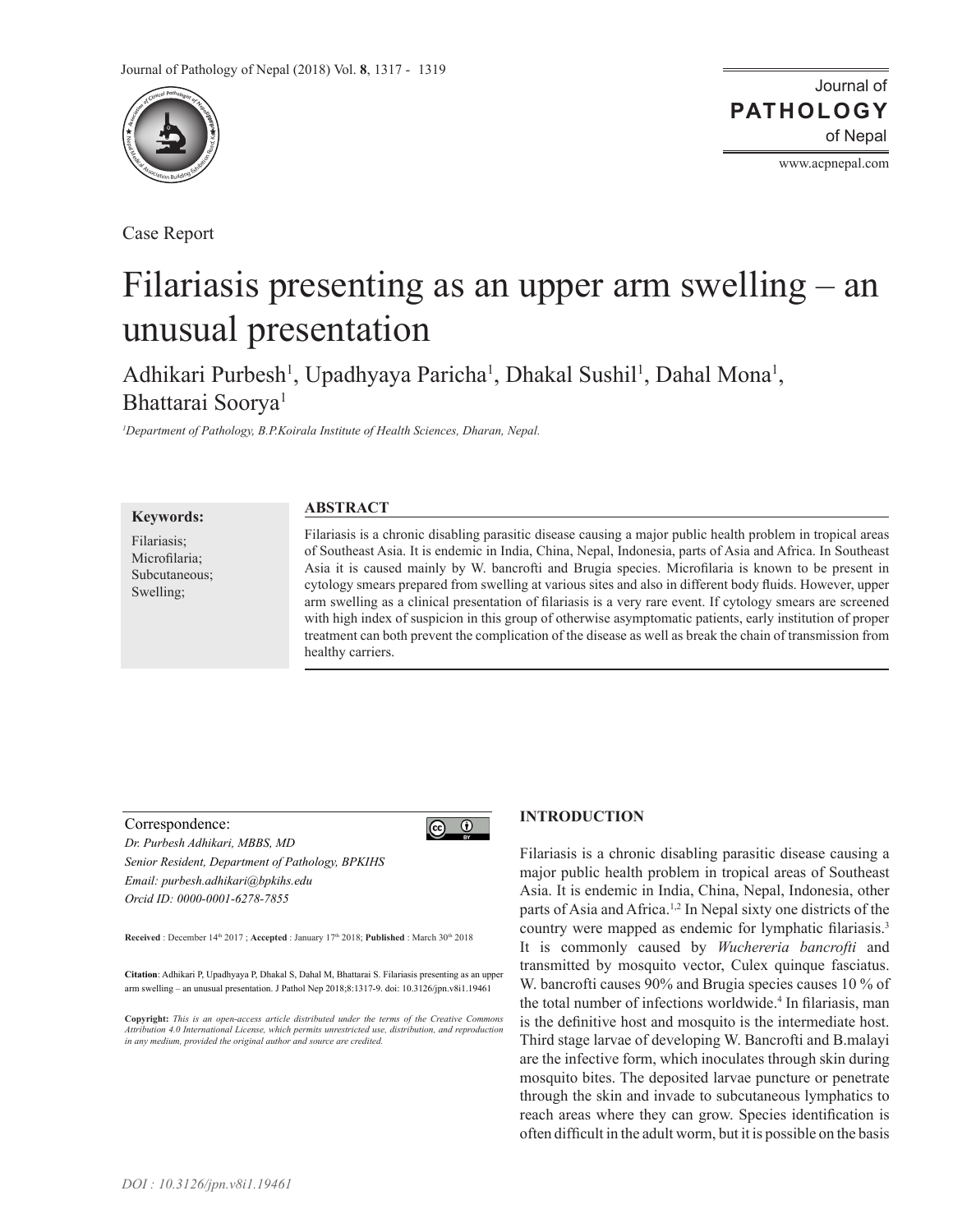

*Figure 1: Fragment of adult female filarial worm containing numerous coiled microfilaria (Papanicolaou stain, X200).*



*Figure 3: Photomicrograph showing microfilaria of Wuchereria bancrofti with characteristic cytomorphology of sheathed larvae with tail-tip free from nuclei. Mixed inflammatory infiltrate composed of eosinophils and neutrophils is seen in the background (Papanicolaou stain; X1000).*

of microfilarial morphology. Main differentiating features include - length (large in *W. bancrofti*), secondary kinking (found in *B. malayi*) versus smooth curves (*W. bancrofti*), tale tip (free of nuclei in *W. bancrofti*, two discrete nuclei in *B. malayi*).<sup>2,5,6</sup>

The common manifestations of filariasis are elephantiasis, chronic lymphedema, epididymitis, funiculitis and lymphadenitis.7 Filariasis in the form of subcutaneous swelling is a relatively uncommon event.<sup>2</sup> We report a case of subcutaneous upper extremity swelling caused by *W bancrofti* which was diagnosed by demonstration of microfilaria in cytological smears.<sup>2</sup>

# **CASE REPORT**

A 29 years female presented to the routine clinical outpatient department of B.P. Koirala Institute of Health Sciences with a history of swelling in the medial aspect of her right upper arm for two weeks. The swelling was of size  $2 \times 2$  cm<sup>2</sup>, soft, non-tender, mobile and the patient had no other complaints. Clinicians suspected it to be a case of lipoma. On Fine needle aspiration cytology (FNAC) from the swelling, pus



*Figure 2: Female adult filarial worm along with discharged numerous coiled form of larvae outside the adult worm (Papanicolaou stain, X100).*

like yellowish aspirate was seen. Cytology showed large numbers of sheathed microfilariae of *W. bancrofti* with a clear space of nuclei at its caudal end. (fig.1 to 3) Complete blood count (CBC) and peripheral blood smear findings was found to be normal in the patient.

# **DISCUSSION**

In the South Asian subcontinent filariasis is mainly caused by two closely related nematode worms, *W.bancrofti* and *Brugia malayi.* Culex mosquito transmits the bancroftian filariasis whereas *Mansonia* species transmits the brugian infections.1,8 There are two different types of microfilaria found in humans: sheathed and unsheathed. Microfilariae *bancrofti* and Microfilariae *malayi* are sheathed whereas Microfilariae perstans and Microfilariae *ozzardi* are unsheathed varieties.2 Filariasis is commonly diagnosed either by detecting circulating filarial antigen or by demonstration of microfilaria in stained or unstained blood films and it may sometimes also be detected in histopathological sections.<sup>2,9</sup> Fluid cytology or fine needle aspiration is very rarely applied for the detection of filariasis.

Lymphatic blockage and lymphatic obstruction resulting in lymphedema and lymphadenitis are usual mode of presentation of filariasis however extranodal filariasis is rare and has been reported in uncommon sites including skin and soft tissue swelling, breast, thyroid nodule, salivary gland, cervicovaginal smear, ovarian cyst, effusion fluids, urine, bronchial, laryngeal and pharyngeal brushings.7,10,11

Extravasation may explain the presence of microfilariae in pericardial fluid, breast cyst fluid and bronchial aspirate. The parasites circulate in lymphatic and vascular compartments but the presence of filarial organism in tissue fluids and exfoliated surface material probably occurs owing to conditions causing lymphovascular obstruction resulting in extravasations of blood and release of microfilariae.<sup>1,12</sup> Rupture of vessels may have led to release of microfilariae into the subcutaneous tissue. Surrounding host tissue reaction probably led to the development of a well-defined